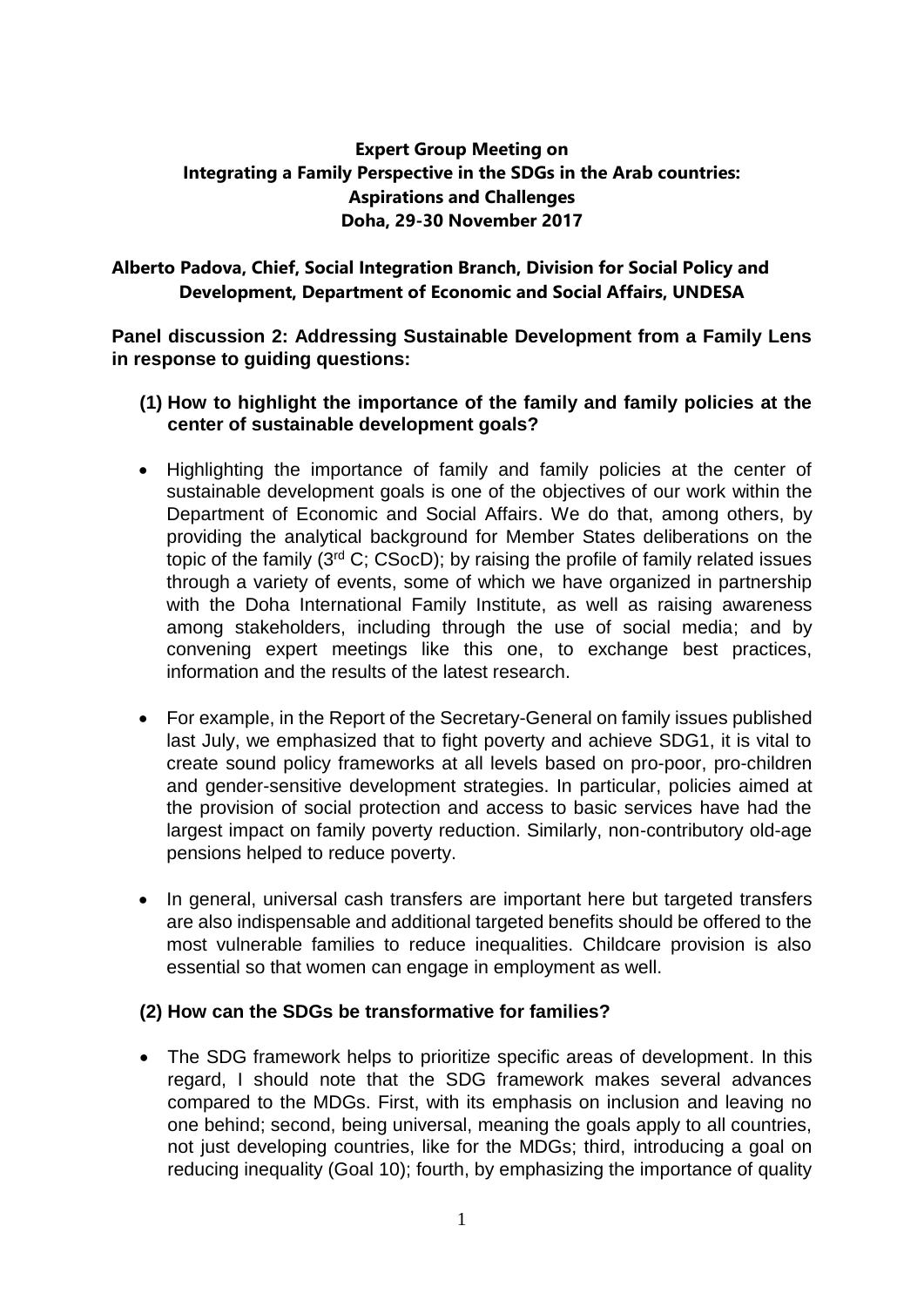education, not just school enrollment, and including secondary, not just primary education;

- Some governments have started to identify and track SDG specific budget expenditure, which helps inform the development of evidence based SDG policies. For example, UN Women has developed a handbook tracking budget allocations and spending through a gender lens. Several countries have been implementing gender budgeting, starting with Austria, Spain and Sweden, Australia, South Africa, Korea, Japan, Tanzania, Mexico and Ecuador, just to name a few.
- Unicef has started to track an increasing number of governments making deliberate efforts to measure and monitor their public investments in children, starting in Latin America with Argentina, followed by Mexico, Ecuador, El Salvador, Peru, Egypt, Yemen in the Arab region, as well as India, and Uganda, among others. Moreover, greater transparency and accountability allow citizens to understand and influence decisions on how public money is spent.
- The SDGs and the overall 2030 Development Agenda require full engagement of all stakeholders, Governments, private sector, civil society, communities and families themselves. A transparent and inclusive budget process is increasingly seen as essential to facilitating investment, ensuring efficient outcomes, and holding government accountable for managing public resources.
- Once families are seen as active agents of development and not just its beneficiaries, policies should be designed to empower them, give them more choices in line with the SDG framework.

### **(3) What aspects of family policies can support 'win-wins' for family and sustainable development in the context of Agenda 2030?**

- There are many win-win scenarios for family and sustainable development. Most importantly, families should be contributing to development. They should be empowered to be able to provide economically to their dependents through decent jobs. At the same time family members are not just bread winners, they also provide emotional and psychological support to the young and the old alike.
- To be able to do that, we need accommodating work-family balance policies. Therefore, employers should be informed of research which clearly demonstrates that flexible working arrangements are not only appreciated by employees, they make employees more productive and loyal, staying in the job longer when good work-family policies are in place.
- In the latest report on the Implementation of the objectives of the International Year of the Family and its follow-up processes, we offered several examples of good practices in family policy making. Several Member States shared their experience in promoting development efforts through different family policies and programmes.